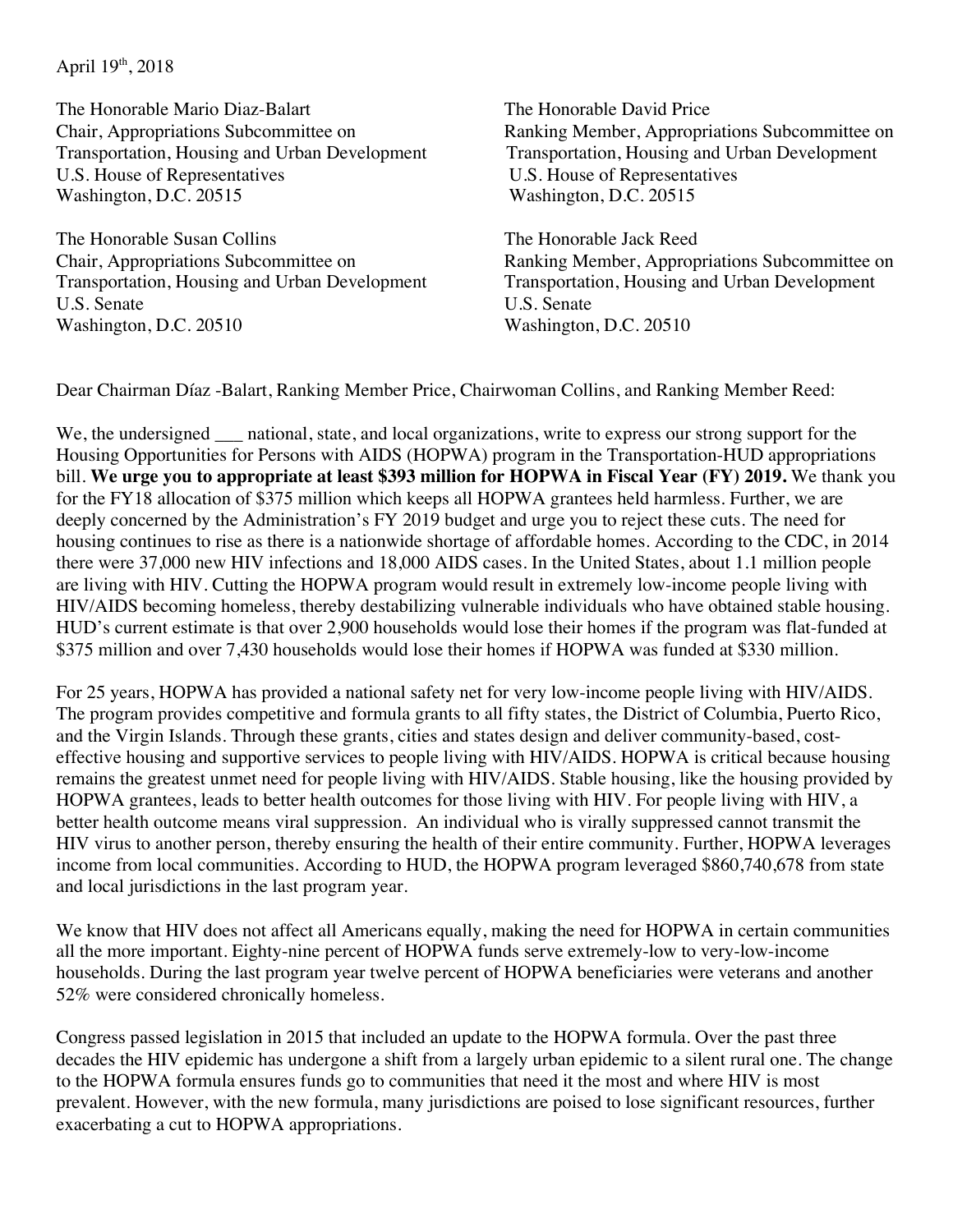## **Therefore, we urge you to fund HOPWA at \$393 million for FY19.**

If you have any questions about this letter, please contact Lauren Banks Killelea, Public Policy Manager, at the National AIDS Housing Coalition (LaurenK@nationalaidshousing.org).

Thank you,

Access Support Network of San Luis Obispo and Monterey Counties San Luis Obispo, CA ADAP Advocacy Association Number of Contractor Contractor Contractor Contractor Number of Contractor Contractor Number of Contractor Contractor Number of Contractor Contractor Number of Contractor Number of Contractor Numb African Services Committee New York, NY AIDS Action Baltimore and the set of the set of the Baltimore, MA AIDS Action Committee Boston, MA AIDS Alabama Birmingham, AL AIDS CT Hartford, CT AIDS Foundation of Chicago Chicago, IL AIDS Legal Referral Panel San Francisco, CA AIDS Resource Center of Wisconsin Wisconsin AIDS Taskforce of Greater Cleveland Cleveland, OH AIDS Treatment Activists Coalition New York, NY AIDS United Washington, D.C. American Rainbow Pride PLLC **American Rainbow Pride PLLC** American Muskegon, MI American Sexual Health Association **Research Triangle Park, NC** Apex Community Care, Inc.  $\Box$  Danbury, CT Apex Community Care, Inc.  $\Box$ APLA Health Los Angeles, CA Asian and Pacific Islander Wellness Center San Francisco, CA Association of Nurses in AIDS Care Akron, OH Bailey House, Inc. New York, NY Ballantyne Family Medicine Charlotte, NC BAO (Birmingham AIDS Outreach) Birmingham, AL BOOM!Health New York City, NY Boulder County AIDS Project Boulder, CO Brentwood Community Foundation Houston, TX Buddies of New Jersey **Hackensack**, NJ CARES Kalamazoo, MI Carolina Alcohol and Drugs Resources Charlotte, NC Carolinas CARE Partnership Charlotte, NC Cascade AIDS Project **Portland**, OR Catholic Community Services Everett, WA Center For Black Equity-Baltimore Baltimore, MD Center for Housing and Health Chicago, IL CenterLink: The Community of LGBT Centers Fort Lauderdale, FL Central Carolina Health Network Greensboro, NC Cero VIH Puerto Rico San Juan, PR CHOW Project Honolulu, HI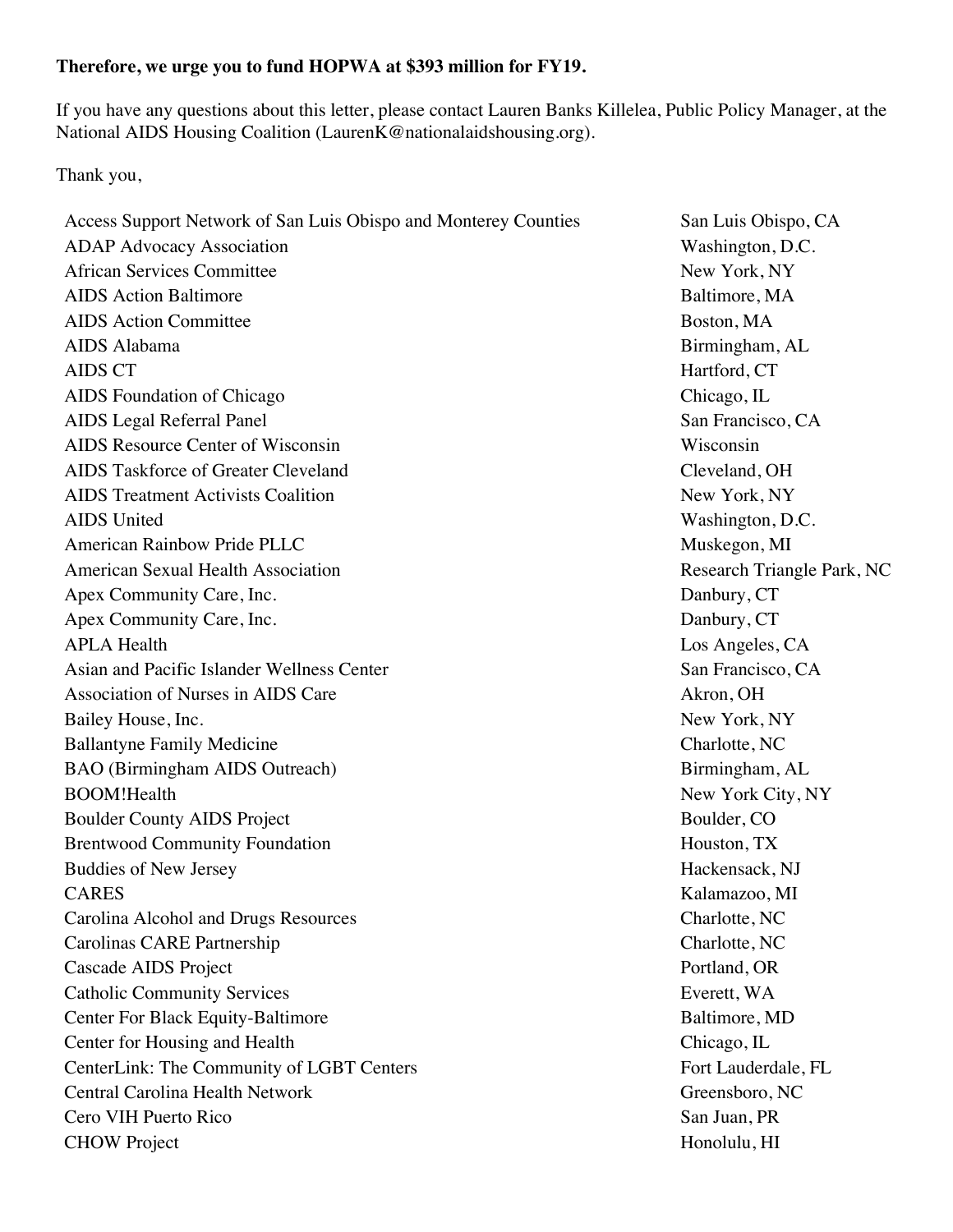Chrysalis Center, Inc. Hartford, CT CIHHS Anna Maria, FL Clare Housing Minneapolis MN Collaborative Solutions, Inc. 6. The Collaborative Solutions, Inc. 6. The Collaborative Solutions, Inc. 6. The Collaborative Solutions and The Collaborative Solutions, Inc. 6. The Collaborative Solutions, Inc. 6. The Colla Colorado Health Network Denver, CO Colorado Organizations and Individuals Responding to HIV/AIDS (CORA) Colorado Community Access National Network Washington, D.C. Communities Advocating Emergency AIDS Relief (CAEAR) Coalition Washington, D.C. Congreso De Latinos Unidos, Inc. **Philadelphia, PA** Counter Narrative Project Atlanta, GA DC Fights Back!! Washington, D.C. Delaware HIV Consortium Wilmington, DE Desert AIDS Project Palm Springs, CA DOORWAYS St. Louis, MO ECU BSOM ID/Region 10 HIV RWPB Network Greenville, NC Equality Alabama Birmingham, AL Enterprise Community Partners Washington, D.C. Equality California California Equality North Carolina Raleigh, NC Equitas Health Columbus, OH Evangelical Lutheran Church in America, Advocacy Office Washington, D.C. Food & Friends Washington D.C. Food For Thought Forestylle, CA Foothill AIDS Project Los Angeles, CA Frannie Peabody Center **Portland**, ME Georgia AIDS Coalition Snellville, GA Georgia Equality **Atlanta**, GA Global Justice Institute  $\blacksquare$  New York City, NY GMHC New York City, NY Gregory House Programs **Honolulu**, Hawaii Harlem United New York City, NY Harm Reduction Coalition New York City, NY Health Services Center, Inc.  $\blacksquare$ HEMA Universal Life Community Services, Inc. Wichita, KS Hep Free Hawaii **Honolulu**, HI Hispanic Health Network New York City, NY HIV AIDS Alliance of Michigan Michigan Michigan HIV Dental Alliance Atlanta, GA HIV Medicine Association Arlington, VA Hope House of St Croix Valley Stillwater Minnesota Housing Works Inc. New York City, NY Howard Brown Health Chicago, IL Howard Brown Health Chicago, IL HRA of New Britain New Britain CT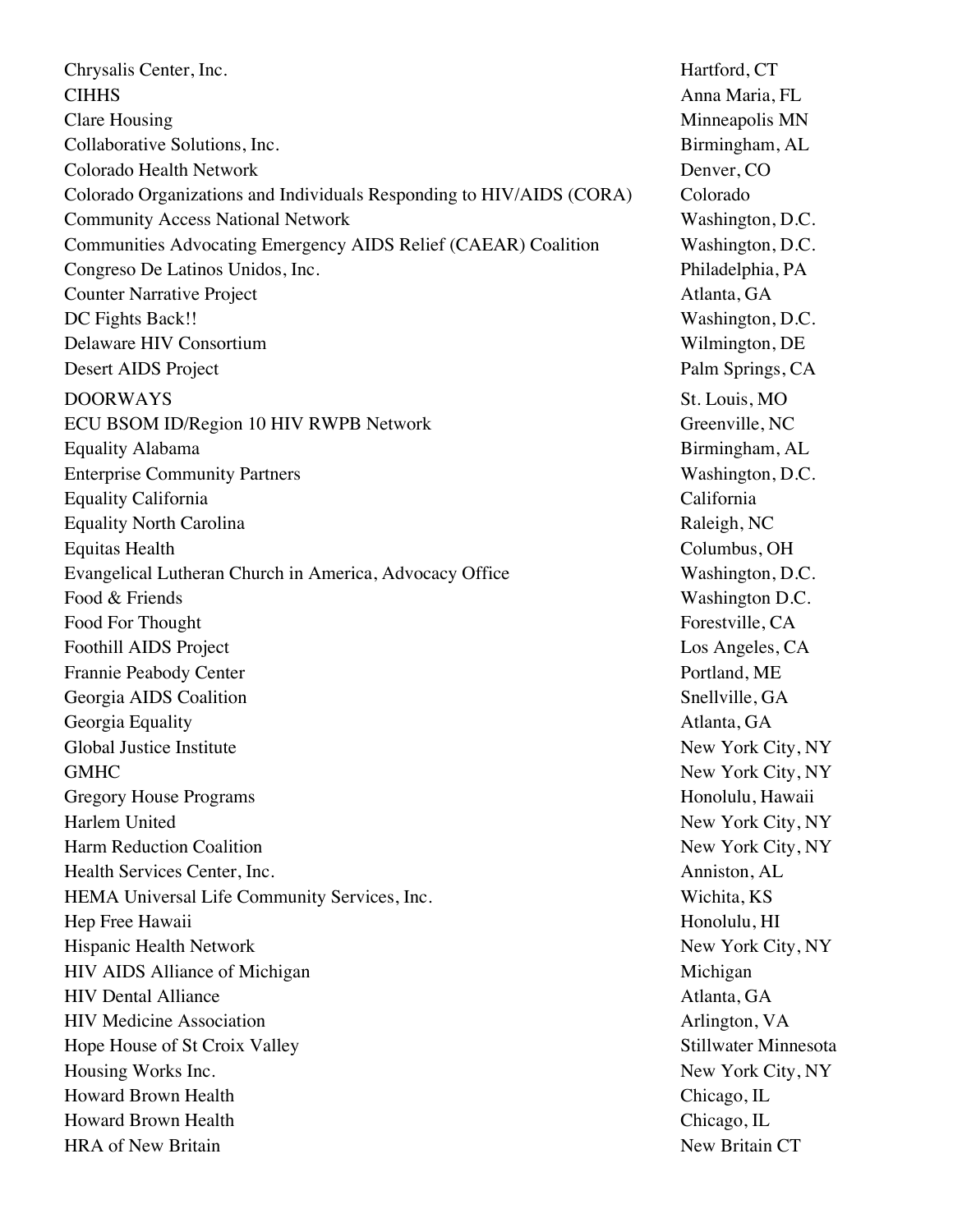Human Resources Agency New Britain, CT Human Rights Campaign Washington, DC Indigenous Peoples Task Force Minneapolis, MN Institute for Community Research Hartford, CT LA LGBT CENTER LOS Angeles, CA Latino Commission on AIDS New York City, NY Liberty Community Services and the service of the services of the New Haven, CT LifeBridge Community Services Bridgeport, CT Los Angeles LGBT Center Los Angeles, CA Low Income Housing Coalition of Alabama Birmingham, AL Metropolitan Community Churches Sarasota, FL Michigan Coalition for HIV Health and Safety Michigan Minnesota AIDS Project St. Paul, MN Miracle of Love, Inc. Contact the Contact of Love, Inc. Contact of Love, Inc. Contact of Love, Inc. Multnomah County Health Department Portland, OR Municipality of San Juan San Juan San Juan, PR NAACP Washington, D.C. Nashville CARES Nashville, TN NASTAD Washington, D.C. National AIDS Housing Coalition Washington, D.C. National Alliance to End Homelessness Washington, D.C. National Black Gay Men's Advocacy Coalition Washington, D.C. National Black Justice Coalition Washington, D.C. National Coalition of STD Directors Washington, D.C. National Community Development Association Washington D.C. National Housing Law Project San Francisco, CA National Low Income Housing Coalition News Service Contract Assembly Number of Washington, D.C. National Network to End Domestic Violence Washington, D.C. National Working Positive Coalition New York, NY NC AIDS Action Network Raleigh, NC NC Harm Reduction Coalition Wilmington, NC NMAC Washington, D.C. NO/AIDS Task Force (d.b.a. CrescentCare) New Orleans, LA North Carolina Harm Reduction Coalition Wilmington, NC Pacientes de SIDA pro Política Sana  $\blacksquare$  San Juan, PR Positive Impact Health Centers Duluth & Decatur, GA Positive Wellness Alliance North Carolina Poz Haven Foundation **Denver, CO** Poz Military & Vets USA Atlanta, GA Presbyterian AIDS Network (PAN), PHEWA, PCUSA Washington, D.C. Prism Health **Prism Health** Portland, OR Project Inform San Francisco, CA Project PLASE, Inc. Baltimore, MD Puerto Rico Community Network for Clinical Research on AIDS, Inc. San Juan, PR